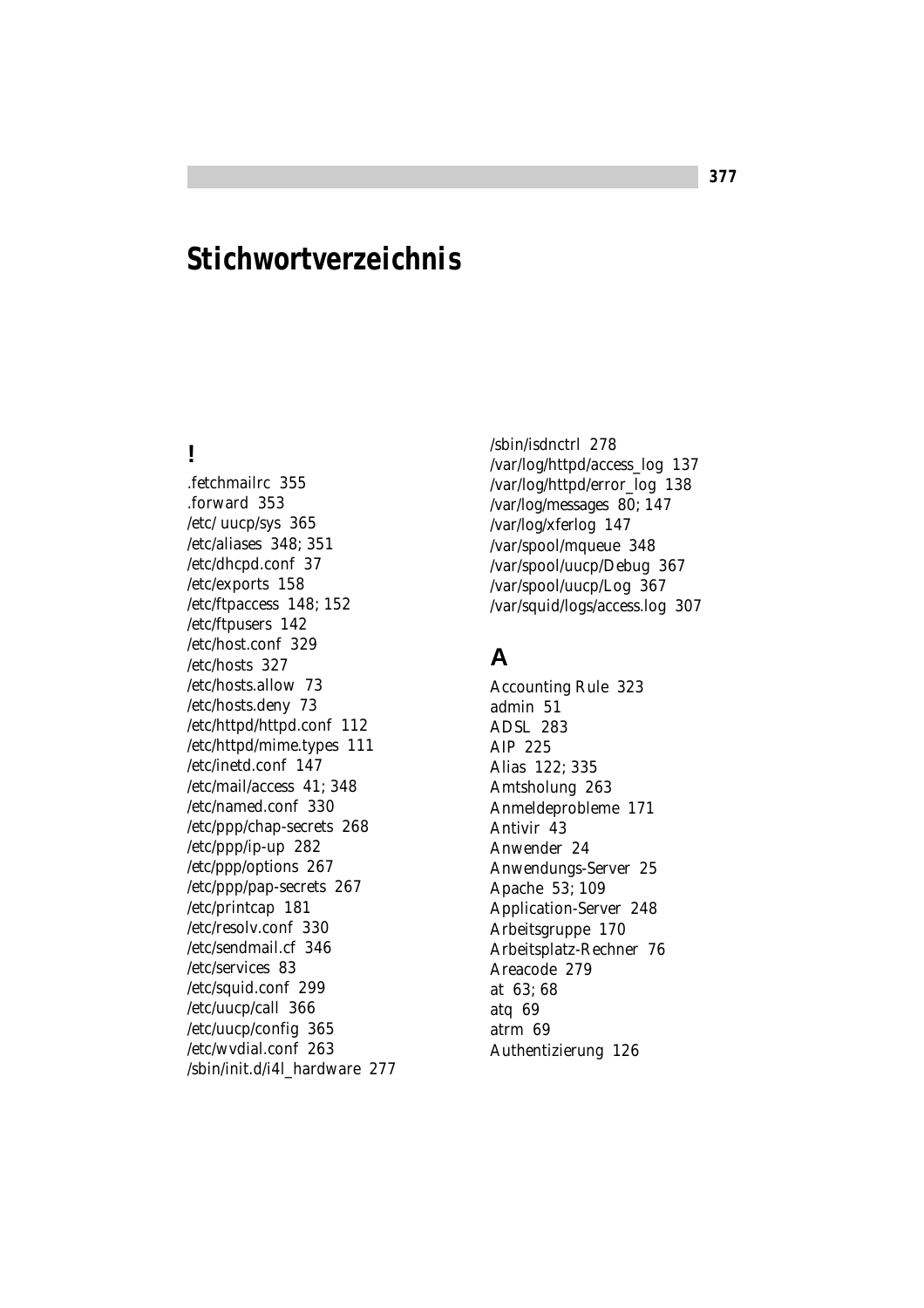#### **B**

Backup 42 Benutzer 139 anonymer 140 Benutzer-Chain 320 Benutzerverwaltung 57 Bestätigungs-Mail 371 Bind8 327 Bindungen 169 BIOS-Emulationen 213

## **C**

CA 131 Cache 296 Cache-Einstellungen, Web-Browser 297 Call-by-Call 262 CD-Brenner 42 Certification Authority 131 cgi-bin 123 Chains 318 Challenge Handshake, Authentication Protocol 256 Changed-Root-Umgebung 144 CHAP 256 Chat-Script 265 Chunk-Size 33 Client und Server 81 Client-Server 189 CNAME 334 Computerviren 42 Cron 63; 70 Crontab 70

### **D**

Datei-Server 25 Dateisystem 160 Datenaustausch 140 Datenkanal 140 Datenschutzgesetz 308 Default-Gateway 255; 315 Default-Policy 318 Default-Route 282; 316 DHCP 23; 36; 79 DHCPD 64 Dial on Demand 272 Disk-Quotas 46 DNS 325 DNS-Zonen 332 Dokumentation 112 Domain 325 Domain Name Service 325 Domain-Logons 182 Download 140 Drucken 180 Druckertreiber 181

## **E**

edquota 49 Elektronische Post 343 E-Mail 343 Etherboot 203 Eudora Pro 102 Exportieren, Verzeichnisse 157

### **F**

Festplatte 46 fetchmail 345; 354 File Transfer Protocol 88; 139 Filtern 296 Firewall 311 Firewalling 27; 67 Firewall-Regeln 318 Flash-Rom 191 Forward-Chain 319 Forwarders 331 Forwarding 313 Freigaben 176 FTP 88 FTP-Server 141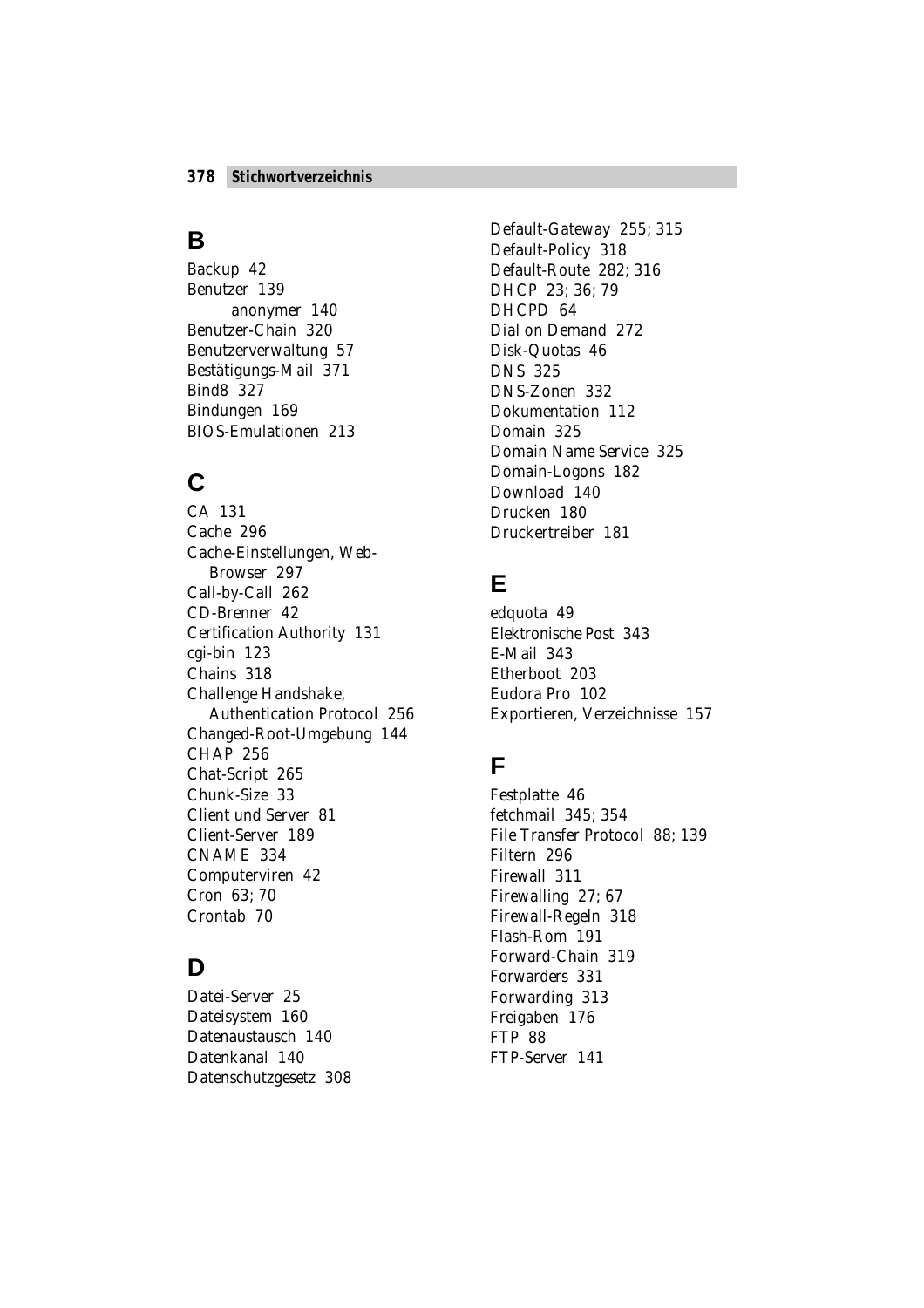### **G**

Gateway 76; 254; 313 Gebührenauswertung 291 Gesicherte Verbindungen 85 Grafikkarten 23 Gruppenquotas 51 Gruppenverwaltung 55

### **H**

Hardware 23 Hardware-Adresse 39 Hardware-Defekte 42 Home-Verzeichnis 29; 139; 151 Hosts-Datei 327 Hostsystem 215 HTML 109 HTTP 109 HyperText Markup Language 109 HyperText Transfer Protocol 109

### **I**

ICA 198 Identifikation 170 IMAP 40 Inetd 63; 70; 146 Inhaltsverzeichnis 120 Installieren, Name-Server 327 Intenet-Explorer 134 Internet 109 Internet Explorer 90 Internet-Anwahl 61 Internetdienste 70 Intranet 109 IP-Adresse 76; 326 automatisch beziehen 76 IP-Adressen 35 offizielle 313 private 312 IPChains 318

IP-Forwarding 312 ISDN 253 isdn4linux 271 ISDN-Karte 272 isdnrep 291

### **J**

Jobnummer 69

### **K**

Kernel 203 Kernel Raid 32 Kommandokanal 140 Konfigurationsdatei, Mailingliste 370 Konfigurieren DNS-Zonen 332 Name-Server 327 Webserver 229

#### **L**

LDAP 244 Lease 38 leiter 51 Links, symbolische 120 Linuxbu.ch/Tools 51 Linux-Dateisystem 155 Linux-Distribution 23 Linux-Teminal 27 Linux-Treiber 23 löschen, wartende Mails 350

#### **M**

m4 347 Mail UUCP 360 wartende löschen 350 weiterleiten 353 Mail-Alias 351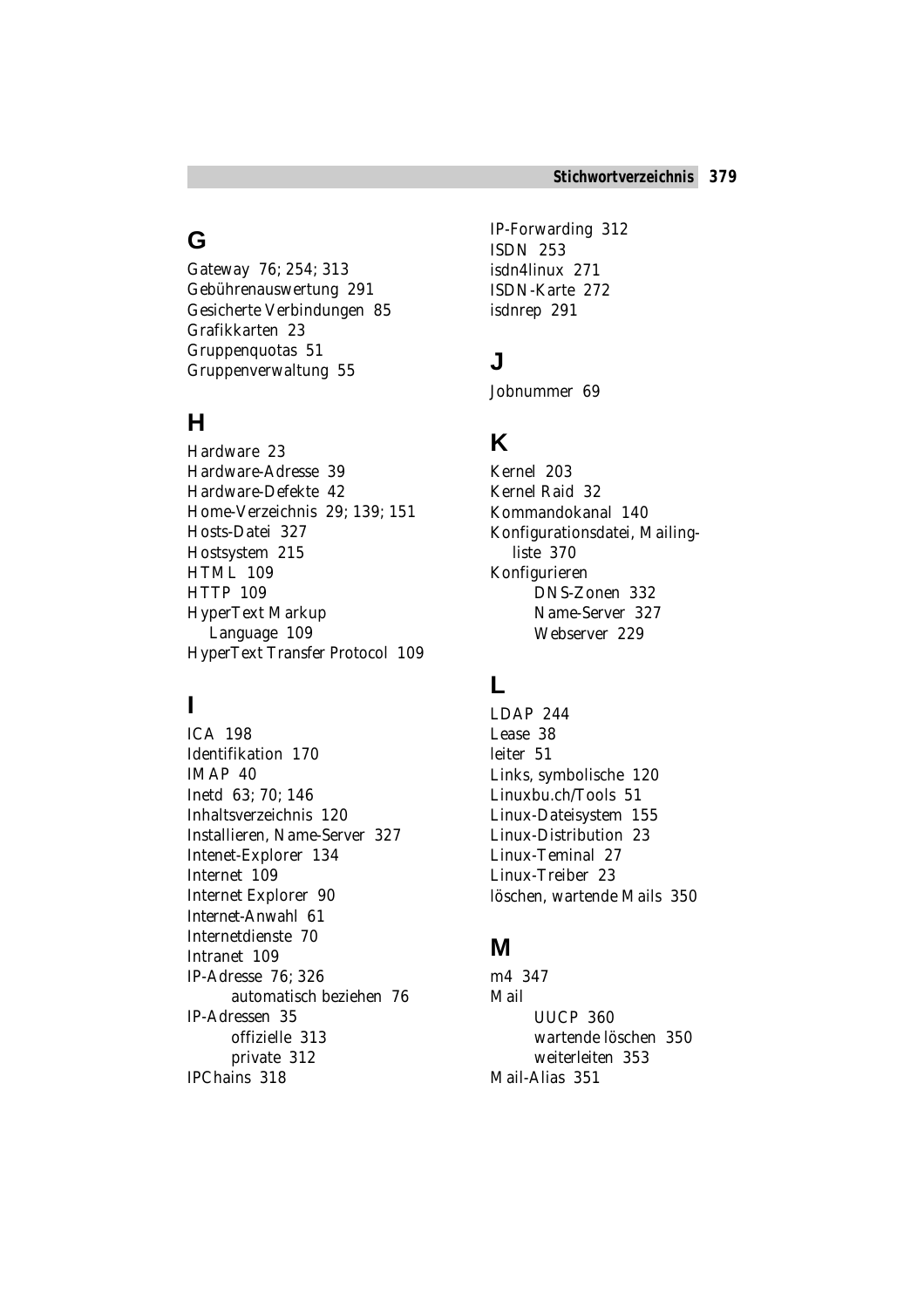Mailaustausch 91 Mailbox 355 Mailingliste 368 abbestellen 375 abonnieren 370; 375 Anlegen von 372 Bestätigungs-Mail 371 einrichten 368 Konfigurationsdatei 370 zum Buch 374 Mainframes 189 majordomo 368 Masquerading 27; 67; 317 mdutils 32 Microsoft Outlook 2000 92 Microsoft Outlook Express 95 Microsoft Terminal-Server 231 Middleware 213 MIME-Typ 110 Mirroring 32 mitarbeiter 51 Modem 253; 258 Module 114 AddModule 115 LoadModule 115 mount 159 mounten 48 Muster 67 MX-Record 334

#### **N**

Name-Server 325 installieren 327 konfigurieren 327 primärer 332 sekundärer 333 Test 338 Netbios 165 Net-Devices 254 Netscape Messenger 99 Netscape Navigator 91 Netscape-Communicator 134

Network Information Centre 326 Netzwerkkarte 39; 78 virtuelle 221 Netzwerk-Schnittstellen 254 newaliases 353 NFS 155 NFS-Server 155 NIC 326 nmbd 170 Non-authoritative Answer 340 NSLookup 338 NT-Domäne 182 Nutzergruppen 125

### **O**

Opera 91

#### **P**

Pakete 35 PAP 256 Partitionieren 29 Password Authentication Protocol 256 Password-Cache 241 Passwort-Verschlüsselung 171 PDC 186 Pegasus Mail 105 Perl 52 ping 78; 314 Platte, virtuelle 214 Plug&Play 24 Point-to-Point Protocol 256 POP 40; 346 POP3 40; 358 POPD 40 Portmapper 156 Portnummer 82 Post Office Protocol *Siehe* POP Postfach 91; 345; 355 PPP 256 pppd 266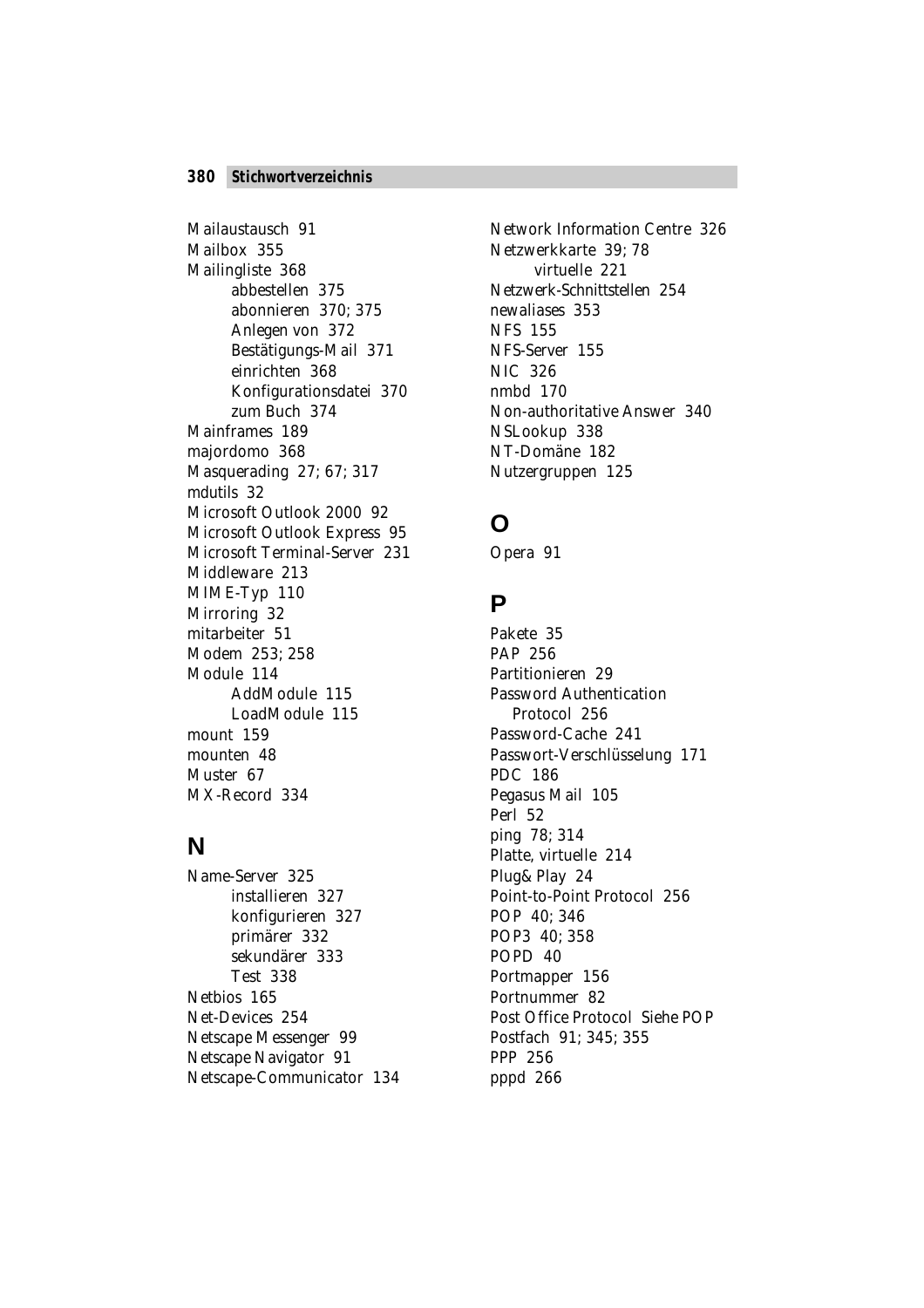PPP-Device einrichten 275 PPPoE 283 printcap 181 Print-Server 39 procmail 343; 345 Protokoll 321 Providerkonfiguration 260 Proxy 297 Proxy-Einstellungen Internet Explorer 307 Netscape Communicator 305

## **Q**

Quota 46 quotacheck 48

## **R**

RDP 198; 224 Relay 346 Reverse Lookup 327; 336 Root-Partition 30 Route, statische 315 Router 314 Routing 27; 254; 314 Run-Level 63

## **S**

Samba 165 Samba-Drucker 180 Samba-Passworte 172 Schnittstelle, serielle 266 Secure Shell 85 Secure Sockets Layer 129 sendmail 344 sendmail.cf 362 Server Message Block 165 Server Side Includes 120 Serverdienste 34 Sicherheit 42; 312

smbd 170 SMB-Protokoll 165 SMTP 345; 359 nach POP 346 SOA 333 Softlinks 66 Spam 346 Squid 296 Cache löschen 309 installieren 299 konfigurieren 299 Logdateien 307 SSH 85 SSI 120 SSL 129 SSL-Modul 114 Standard-Installation 23 START\_DHCPD 40 Startscripten 67 Stripe-Set 32 Stromausfall 42 Subnetz 76 Superdämon 70 Swap-Partition 30 swat 173

### **T**

Tarantella 29; 213 T-DSL 253; 283 teatime 69 Telefonanlage 263 Telefonverbindungen 293 Telnet 83 Teminalfenster 88 Tera Term 84 Thin-Clients 189 Time To Live 333 T-Online 285 Tools-Gruppen 54 Transportprogramm 344; 346 Treiber 23